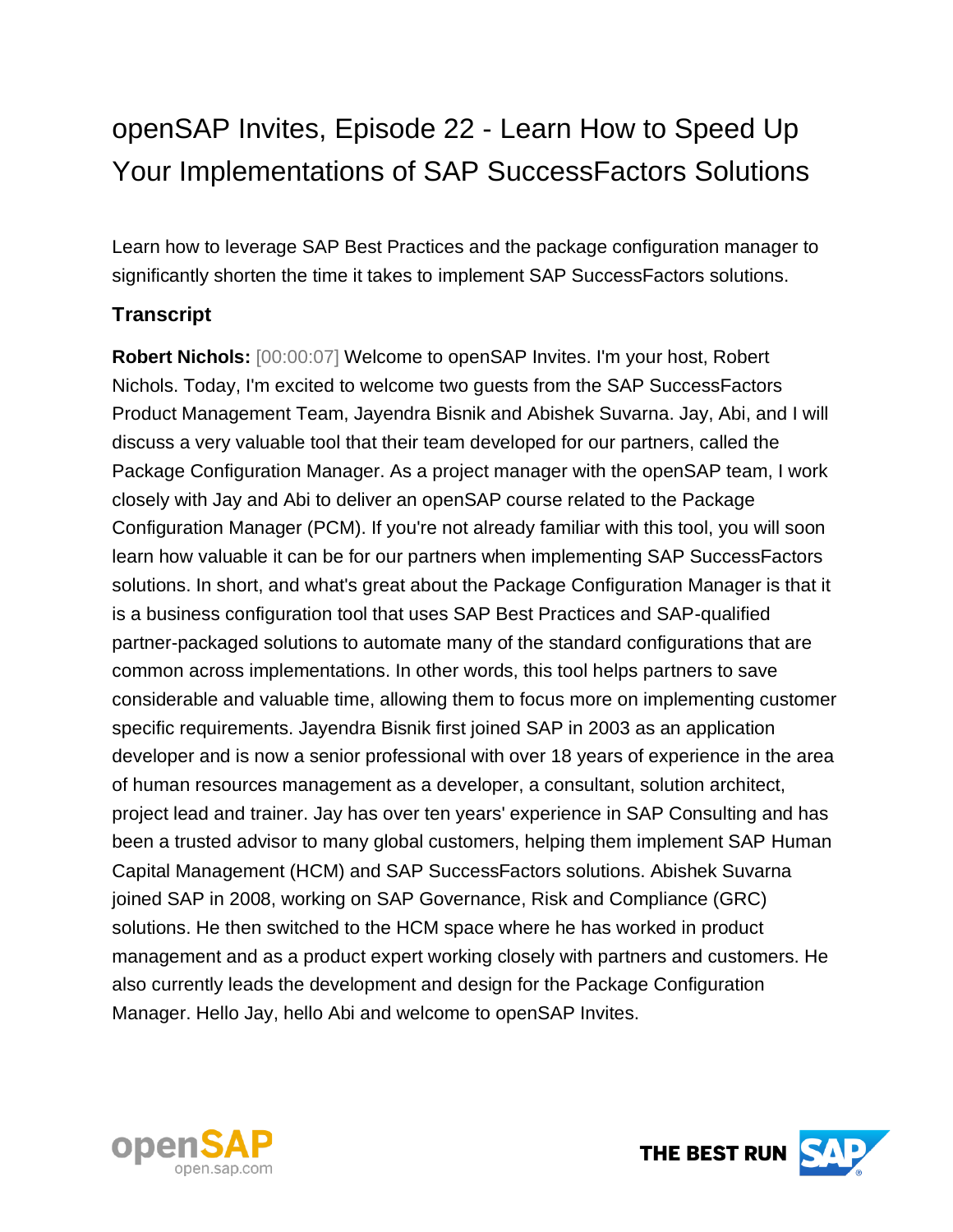**Jayendra Bisnik:** [00:02:01] Hi, Rob. Thanks for having us on the podcast. Greetings to all your listeners.

**Abishek Suvarna:** [00:02:07] Hello, Rob. I hope you're doing well. Hello to everyone. I'm very excited to be here today.

**Robert Nichols:** [00:02:13] Well. It's great to have you both here for this podcast episode. I know many in our audience know you from the openSAP course about the package configuration manager. Of course, we first made it available in June 2020 and then updated it for February 2022. And during that time, I've had the pleasure of working with you, and I've also had the chance to learn about some personal passions you each have. And so, before we get into the discussion about the PCM tool, I thought our audience would really enjoy hearing about these. So, I'll start with you, Jay. Now, you're a quizmaster with a passion for trivia. I know you've even published a book of fun filled knowledge questions. I know a lot of us out here, just general people here really enjoy trivia. So please tell us more about your passion for this.

**Jayendra Bisnik:** [00:02:58] Yes, Rob. Well, I've been fascinated by trivia quizzing from my childhood. Mainly watching quiz shows on television, like the Mastermind on BBC, which is my personal favorite. Then over the years, in addition to participating in quiz contests and trivia nights, I started hosting them too, which was a completely different experience. And recently I felt that I should publish some of my favorite questions that I had created for my audience in form of a book and share them with the rest of the world. And that's how my book "Quiz-A-Day" got published, and my second trivia book will be coming out very soon.

**Robert Nichols:** [00:03:45] So maybe sometime in the future, we may even see you on television hosting a quiz show?

**Jayendra Bisnik:** [00:03:52] Hopefully, yes.

**Robert Nichols:** [00:03:54] That would be fun. And Abi, I know you have a passion for travel. And while a lot of people have a travel bucket list with many destinations unchecked, you have had the opportunity to visit over 40 countries. Can you please



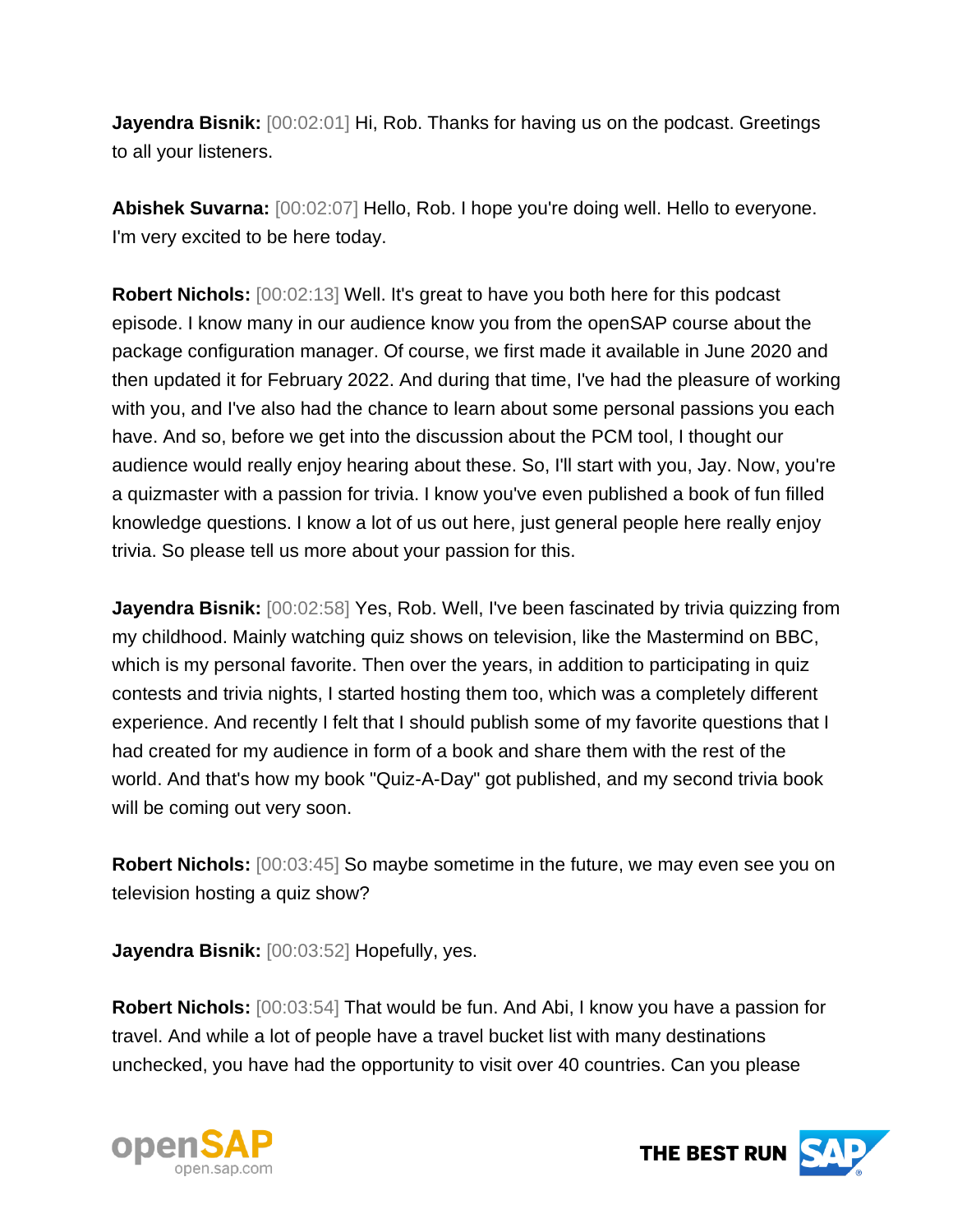share with us some of the places you've been and some of the amazing experiences you must have had?

**Abishek Suvarna:** [00:04:11] Yeah, that's correct, Rob. I've had a passion for travel from a young age, and I've been lucky to have visited a few countries so far. What draws me to visiting these new places is the opportunity to experience different cultures, the cuisines, and of course interact with the local people. It is hard for me to pick a favorite since every place is unique in its own way. I can talk to an experience that I had in Brazil before the pandemic hit. So, we were on one of the Blackwater rivers in the Amazon, and I decided to jump in for a quick swim, right? And suddenly I felt something brushed against my leg. And that was pretty scary. I quickly jumped back into the boat and then we realized that it was pink dolphins that had decided to pay us a visit. So that was truly a unique and exciting experience for me.

**Robert Nichols:** [00:05:06] I've never been to Brazil, but I have to tell you, if I was on the Amazon River, I don't think I'd ever jump in the water there. So, I can imagine that was pretty scary to feel something rub against your leg.

**Abishek Suvarna:** [00:05:16] It was. It was.

**Robert Nichols:** [00:05:17] And you said it was a dolphin? I didn't realize there was dolphins in the Amazon.

**Abishek Suvarna:** [00:05:21] They are pink dolphins actually. They are very, very unique.

**Robert Nichols:** [00:05:24] Wow. That sounds really exciting. So, in general, how are things for both of you in the SAP SuccessFactors product team these days?

**Jayendra Bisnik:** [00:05:33] Here Rob, I'll go first. It's been an exciting time to be part of SAP SuccessFactors family. There are a lot of great innovations in the works, which means that we are going to release some really interesting features in the near future.

**Abishek Suvarna:** [00:05:52] And Rob, if I can add to what Jay mentioned. As we all know, the world faced some challenging times recently during the pandemic. But I think



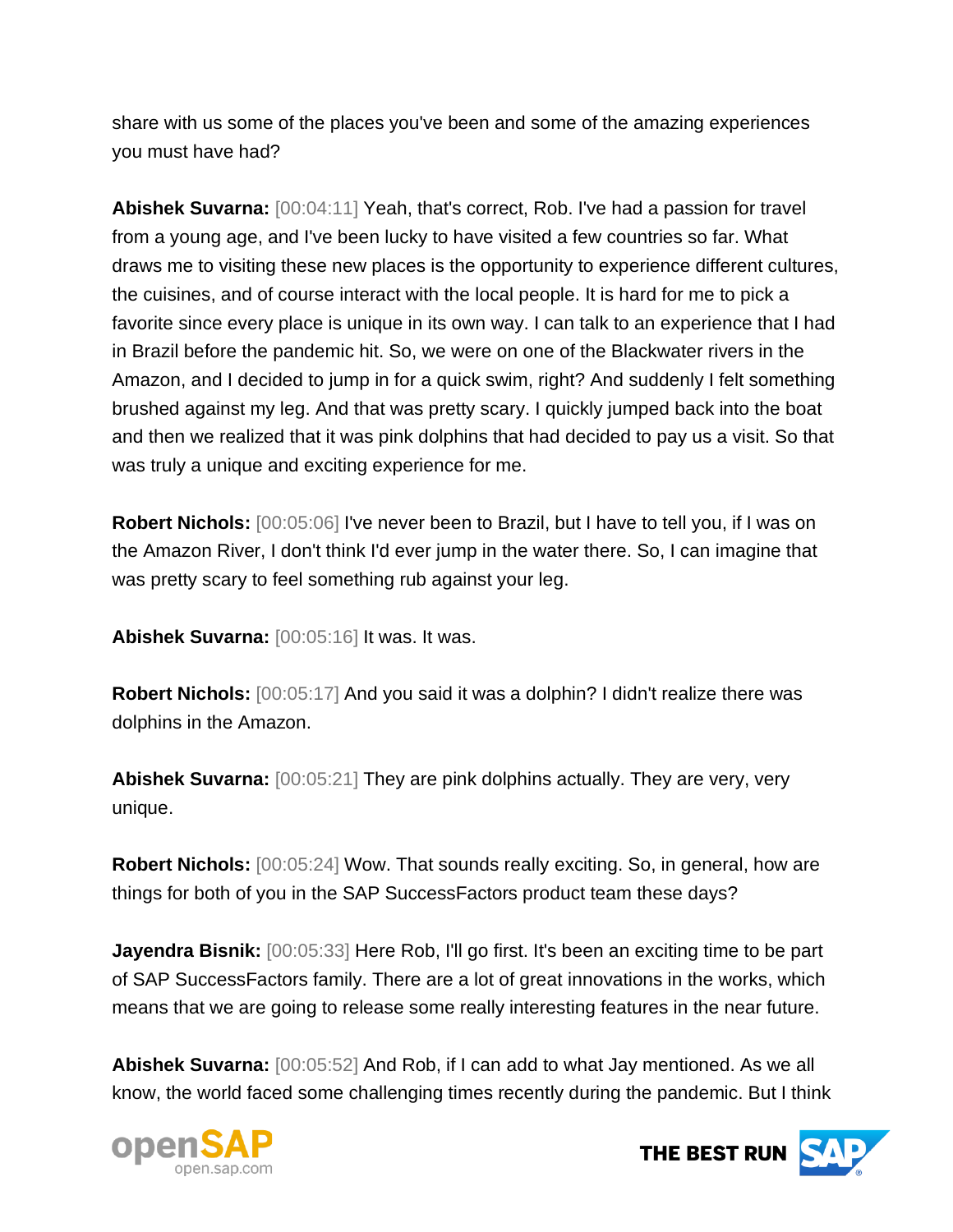we've all done a wonderful job to keep going and delivering great results for our customers. And during these trying times, the speed of innovation in HR space has been better than ever before, and SAP's purpose is to make the world run better and improve people's lives. So, this purpose became even more important and kept us all motivated to keep going.

**Robert Nichols:** [00:06:28] Oh, that's really good to hear. So, let's start talking about this awesome tool that you guys created for implementing SAP SuccessFactors solutions. As I mentioned, we recently updated the openSAP course for the Package Configuration Manager. And in fact, successful completion of this course is a requirement to gain access to the Package Configuration Manager tool. So, to our listeners who might not know much about the topic for this discussion today, Jay, could you introduce them to what are SAP Best Practices?

**Jayendra Bisnik:** [00:07:00] Sure. Yeah. So, SAP Best Practices are a set of recommended HR configurations that we have gathered over the years from the HCM experts from all over the world. And these best practices are available in form of like consumable configuration blocks. And you can think of these configuration blocks as those toy blocks that we used to play with when we were kids. And these configuration blocks can fit together with other blocks. And in this way, a customer can create a unique solution based on their requirement. So, the customer and the partner can pick and choose whatever they want, depending on their requirements, and then they can create their own solution in a, in a less amount of time.

**Robert Nichols:** [00:08:06] That makes sense. And Abi, can you tell us more about the Package Configuration Manager itself?

**Abishek Suvarna:** [00:08:10] Yes, sure. So, the Package Configuration Manager or PCM that we call it sometimes leverages the concept of configuration blocks that Jay just described, and the PCM enables partners to extract, develop and deploy configuration blocks. Right? So, implementation teams can assemble or group these configurations into solution packages that can be reused across different implementations. And in addition, in build analytics are also available for partner management to track adoption and make informed decisions, which is obviously very important for the business. Right? And the PCM also gives partners the flexibility to



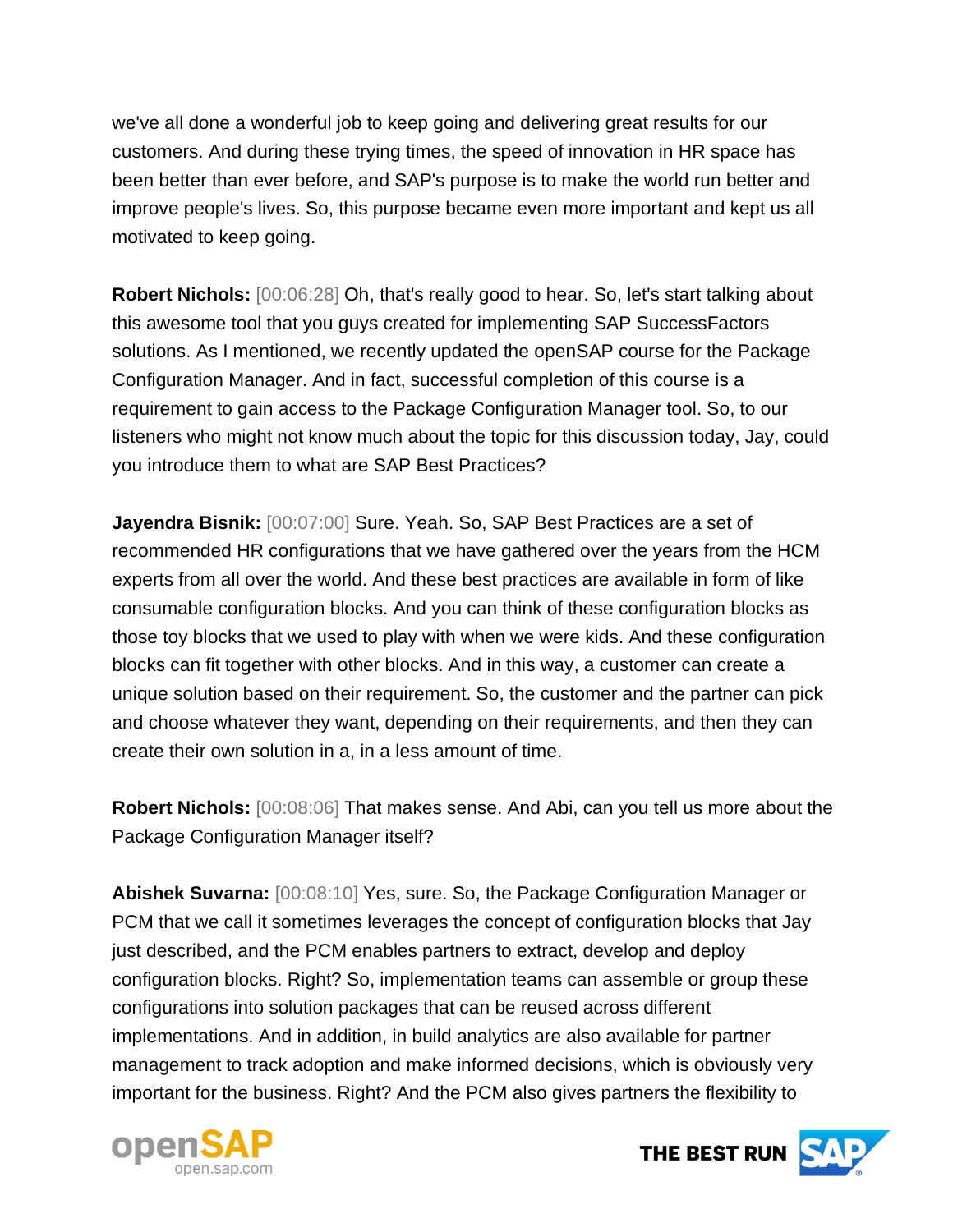build their own solutions or build on top of the existing best practices. And they can also choose to mix and match the two approaches. It is also possible for single or multiple configuration blocks to be deployed in few minutes with a click of the button using the application.

**Robert Nichols:** [00:09:17] Yeah and that sounds great. I know, I have I have a background as a consultant in the field and, you know, I remember doing many implementations and having to do some repeatable steps over and over again from one, one client site to another. And I think what you're describing is a lot of the standard configurations are automated and therefore makes it a lot easier to just put in the standard stuff. And then, as you said, just kind of take these blocks and plug and play in terms of your very specific requirements for that installation or implementation. As I mentioned earlier, we rolled out a new version of that openSAP course on the PCM tool. Abi, can you tell us what are the key updates in this new version of the course? And why is it essential for anyone who completed the original version in 2020 and 2021 to take the newer 2022 version of this course?

**Abishek Suvarna:** [00:10:08] So, Rob, as you're aware, right? We had a very excellent participation for the first version of the course, and we received very positive feedback. Right? And one of the points that many participants came up with was that we demonstrate that we demonstrate more examples of how PCM can be used for the different SuccessFactors modules like employee central recruiting, etc. Also, not all partners managed to participate in the first version of the course. So. So. So, since 2020, we've also added some exciting new features to PCM. So, with this in mind, we felt that it was a good time for us to come up with the second version of the course with some real-life scenarios. On how PCM can help partners improve the implementation experience for themselves and it's for customers also.

**Jayendra Bisnik:** [00:11:04] Yeah. And I want to add a few more points here to what we mentioned in the current version of the course, the one that that we have released just now. In addition to the architectural concepts that we are teaching in that course, we are also providing the complete overview of PCM. The participants also get to learn how to build configuration blocks for some of the SuccessFactors modules, mainly in employee central area as well as in the talent modules. And this new version can be a refresher for those participants who went through the earlier version but did not get a



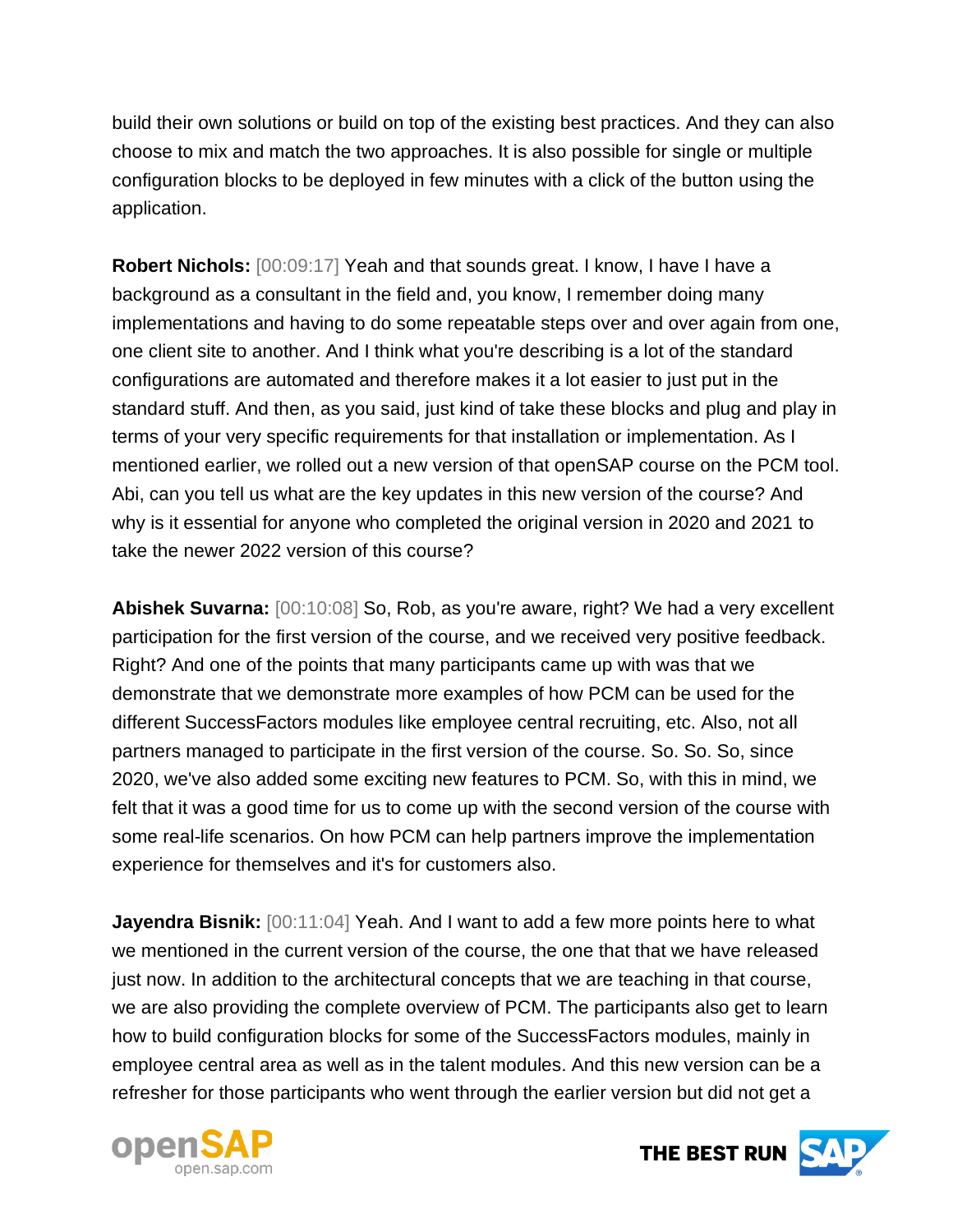chance to invest time on the application itself. So, they did the course, but they did not go to the application, and they did not actually create the configuration blocks. So those participants can benefit out of this. And all the participants will get to see the latest updates that Abi mentioned a while back. So, we have done a lot of we have we have added a lot of new features and they can learn some new tricks that will help them to build their customer specific configuration blocks.

**Robert Nichols:** [00:12:31] So, the key message there is if you took the older version of the course, you really should take the newer version of the course. But if you did take the older version of the course, you still have access to the PCM tool, correct?

**Jayendra Bisnik:** [00:12:43] That is right.

**Robert Nichols:** [00:12:44] So let me ask you, how did your team come up with the idea for the PCM tool? What were the key business problems that you were trying to solve?

**Abishek Suvarna:** [00:12:53] So Rob, in 2017, we released the automation of best practices by which the deployment could be done with the click of a button. So, meaning to say that configuration could be applied to a system essentially with a click of a button in the SuccessFactors application, right? So, people in the ecosystem like the concept. And by 2018, we found that many partners were asking for a similar automation concept to build their own solutions. So, this is where we decided to build an application that came to be known as the Package Configuration Manager. So, in the past, the base configurations had to be deployed over and over again in every implementation, which was very tedious, time consuming and obviously an error prone activity since it was manual. Right. And on top of this, every consultant had their own version of the baseline configuration, which might not have been the latest version, which would lead to errors downstream. Right? So, with PCM, the deployments can be done fast and with high quality. Also importantly, configuration blocks can be reused by consultants across the partner company, leading to more efficient use of resources.

**Robert Nichols:** [00:14:22] So we hear how important or how valuable this tool is for our partners out there implementing these solutions. But how do these SAP Best



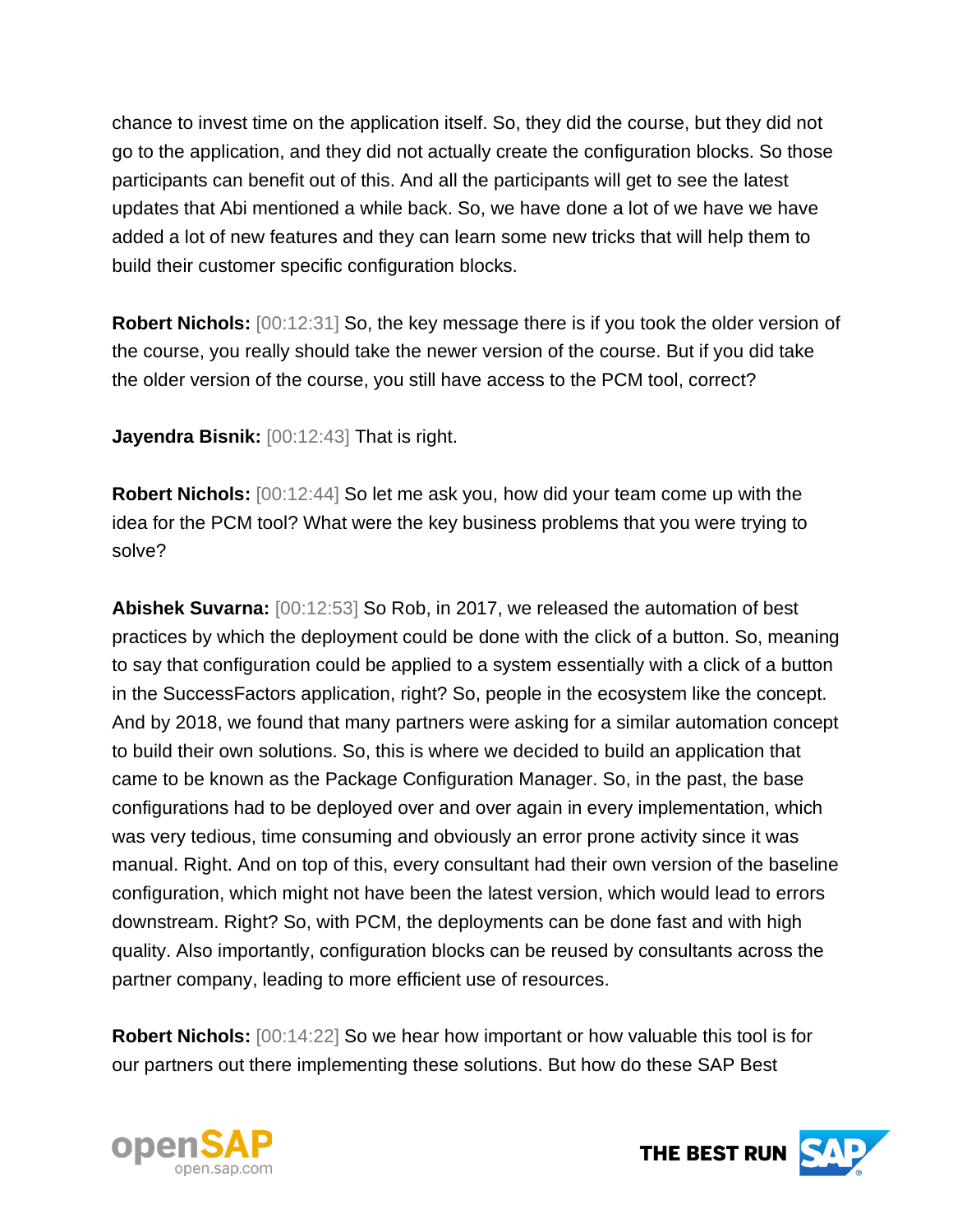Practices and the Package Configuration Manager help the end customers of SAP SuccessFactors?

**Jayendra Bisnik:** [00:14:35] Yeah. So, as you mentioned in this podcast that the implementations sometimes have a lot of repetitive steps. And in the past in the recent past, the SuccessFactors implementations were mostly done manually by consultants. And as Abi mentioned, most of the implementations look different. So, with SAP Best Practices, we have standardized the base configuration. And the automation that we provided since 2017 has sped up the implementation process. The configuration that we provide is of industry standard and comes at no charge to the customer. So, the customer does not pay anything. And the baseline content ensures that there is a smooth and fast initial implementation with high quality of configuration content. So, with best practices, the customers get a choice to pick and choose their business processes scope with cross product and cross module integrations also. And here I would like to mention that the integrations were a major pain points with customers that we came to know of, and that's where we provided these integration configuration blocks and best practices, because the customers previously used to spend a lot of time and effort in creating those integrations. And after these configuration blocks for integrations have been released, we got some very good feedback from the customers. So that that that is a very good, positive story that we have got. Abi, do you want to add anything else here?

**Abishek Suvarna:** [00:16:38] So let me think. I think you've covered most of the points related to best practices. Maybe I can add a little to the Package Configuration Manager. So today the Package Configuration Manager is not available for our customers to use. Only for SAP Partners. There are, however, certain indirect advantages to our customers as well. Right? And, as you mentioned earlier, Jay, with this automation now extending to partners with PCM, the initial implementation time for partner solutions can be significantly reduced and obviously it is of a higher quality now, right? Since it's automated, it's tested. So, what partners can do now in projects is that they can focus more and spend more time on customer specific requirements and thereby obviously providing more value for our customers. And it's also possible to build regional and niche solutions which can be built and obviously deployed to customers at a very competitive price now.



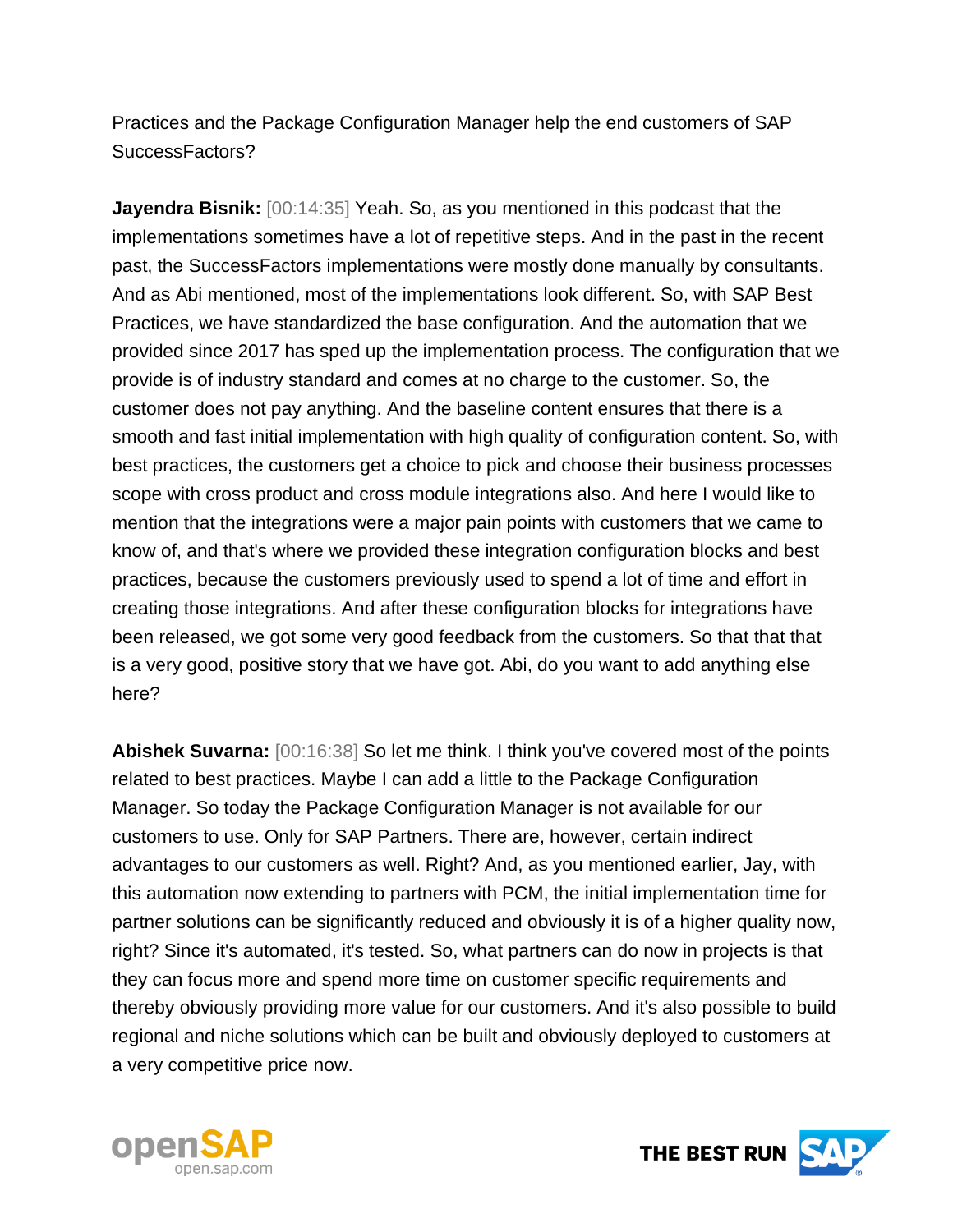**Robert Nichols:** [00:17:50] And does the does the PCM tool cover all SAP Best Practices?

**Jayendra Bisnik:** [00:17:55] Yeah. That's a very good question, Rob. Yes. PCM does cover all the standard best practices content that you find inside the SAP SuccessFactors product. So, in PCM, there are different sections that the user can go to. And one of the, I would say very useful sections is the best practices section where, you know, the user could go and look at the whole portfolio of our SAP Best Practices and from there they can copy, review, and then deploy the best practices directly to any target SuccessFactors instance they want. We do cover all the business processes, so with these configuration blocks, the consultants can activate different business processes for their customers. And the business processes include the core processes in employee central, for example, in recruiting management, compensation, succession and development, performance and goals management and now onboarding. However, I would like to mention over here that learning management, recruiting, marketing and analytics are still not in scope, but we do have plans to add these to the PCM scope in the future.

**Robert Nichols:** [00:19:29] And I'm sure there's a lot of people out there to be anxiously waiting for that additional feature. So, I know you are both in customer facing roles and you kind of hinted to this earlier. I would assume you have some real-world success stories you would like to share.

**Abishek Suvarna:** [00:19:44] Yeah. In the last two years, obviously, there's been a lot of interest for the tool, and you have quite a few users who are onboarded as well and a few customer stories to share. Right? So, both regional and global partners have created and deployed the SuccessFactors package solution. Using the Package Configuration Manager and one of our global partners has managed to fully automate their proprietary implementation starter kit solution on the Package Configuration Manager. So, this has reduced the time they used to take to kick start the implementation from weeks to a few days. Another partner has built an industry specific solution for the finance industry in the UK and this solution can now be implemented in about eight weeks at a very attractive price. So, after the recent implementation, the partner mentioned that without the automation capabilities offered by PCM, they would not have had the confidence of offering such a comprehensive solution at such a



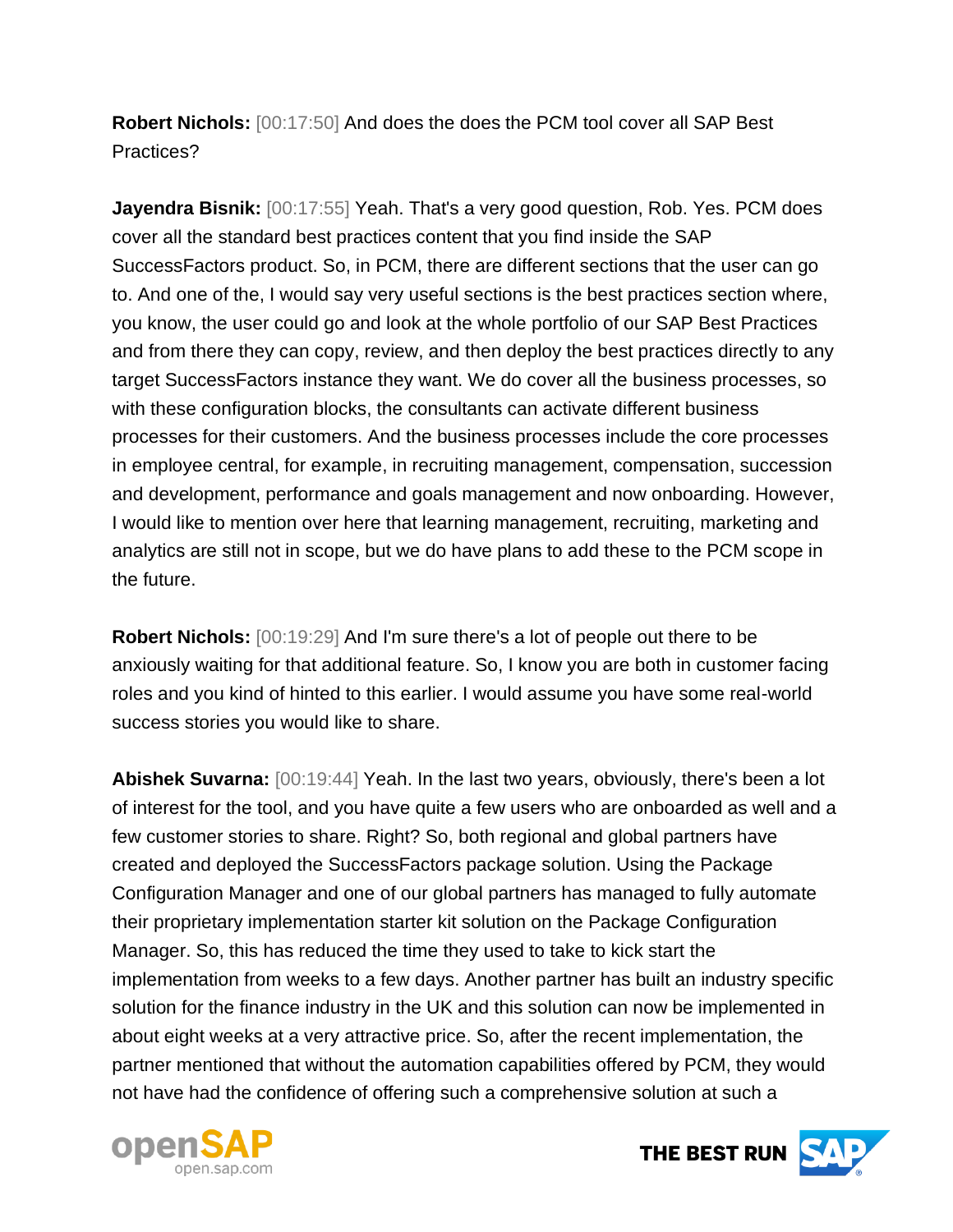competitive price. And Jay, I know that you had an interesting experience with a customer recently. Would you like to talk a little bit about it?

**Jayendra Bisnik:** [00:21:14] Yeah. Yeah, Abi sure. I was actually thinking about that particular story, and I've been telling that story to a lot of people recently. So, this this is about a US based customer implementing the recruiting management module. And the major pain point here, as with many other customers, is the offer letter templates. You know? That they give to their employees when they are going to join. And for this customer, there were like 4000 templates, and they were spread across 100 countries with 20 languages. So, it was kind of a very big mountain to climb for the consultants, and that's where they started using PCM in their project and they saved around 3000 hours of implementation time and their project timeline reduced by 90%. So that was a great story that I've been telling a lot of people. Apart from this, if you look internally inside SAP, there have been success stories here also and we always talk about SAP using SAP. So, our professional services consulting teams also use PCM for automating the deployment of their base configuration. I have been a consultant myself and when I go back to my previous colleagues in consulting, they tell me how big a timesaver the PCM has been. And now those colleagues focus more on customer specific requirements in an implementation project rather than worrying about how they can get the baseline configuration set up. So that's been a very good addition to their ammunition as consultants. Apart from that, even some of the demo environments in SuccessFactors these days, they are maintained using PCM.

**Robert Nichols:** [00:23:34] You mentioned they had 4000 templates for offer letters. Is that, is that because of the many countries and languages and maybe different roles that they're jobs that they're offering the letter to? I mean, why are so many for just an offer letter? Why are there thousands of templates?

**Jayendra Bisnik:** [00:23:52] So, the fact that this company is a multinational company with very large customer, very large employee base, and it's spread, as I mentioned, to 100 countries. So, they had different kinds of employees in different regions. And even for a for a particular region, they had many variations based on the employee type they had. So that's why they had so many, so many variations for their offer letter templates.



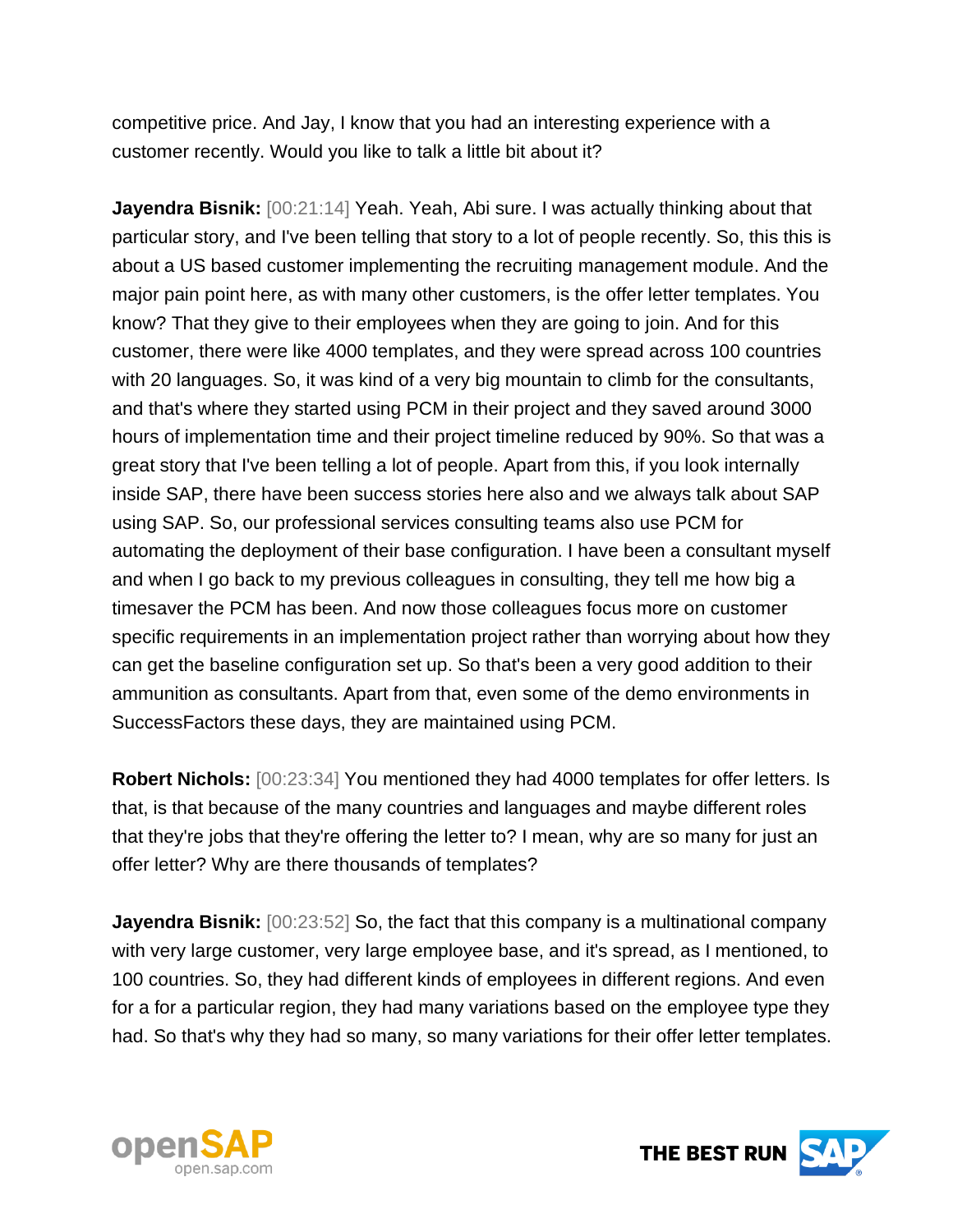**Robert Nichols:** [00:24:24] So this would be common for a lot of large global companies, I would imagine, such as SAP, for example.

**Jayendra Bisnik:** [00:24:31] Yeah, that is true.

**Robert Nichols:** [00:24:33] That's good to hear. So, you kind of hinted towards some new HR business processes being added on in the future, like learning management, recruiting, marketing. But can you tell us what are the future expectations for SAP Best Practices in the Package Configuration Manager?

**Jayendra Bisnik:** [00:24:52] Yeah, Rob. So, we have a motto in our team to keep learning and improving. And this also reflects in the solutions that we deliver with best practices and Package Configuration Manager. We try to constantly improve our configuration content on the best practices side based on the feedback that we get from different stakeholders like partners, consultants, and some other internal product teams. We also deliver best practices for new features that are added by the SuccessFactors product teams. And I would like to give an example over here, a very recent example and a very relevant one where we released our best practices for the vaccine solution. And this vaccine solution captures the COVID vaccine status for employees. And that's a very relevant case for now. The feature became very popular amongst the customers, and we received really great feedback on this feature. And that is a good example of how the best practices solutions that we release, and, in this case, we released on a very urgent basis depending on the market requirements. And we will continue to do that in the future also. And Abi, please add if I missed anything over here.

**Abishek Suvarna:** [00:26:25] So Jay, I think we've, we've received very similar feedback, or I should say we've received a lot of feedback from users for the Package Configuration Manager as well. And since its release, right? We've added many new features and extended several functions to cover the different product areas. We also plan to add a new technology platform to improve the performance on the application and give our users a much better experience. Right. And we believe that with our collaboration with our partners and our internal stakeholders, we will be able to constantly deliver a higher quality product that will improve the implementation experience for both our partners and our customers alike.



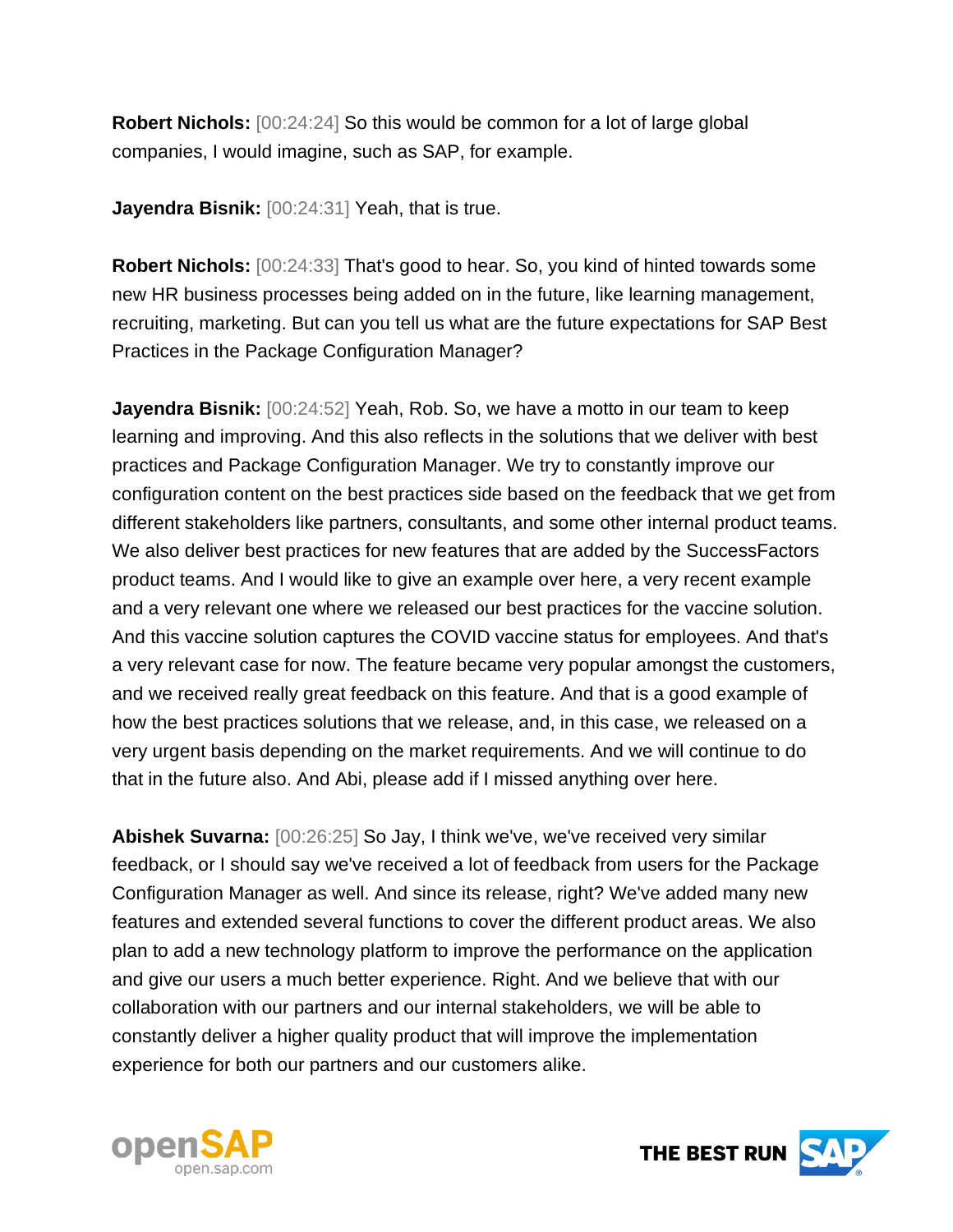**Robert Nichols:** [00:27:20] I hope I hope this has been as enlightening for our listeners as it has been for me. So, let me ask you if our listeners want to learn more besides obviously the openSAP course on Package Configuration Manager, where can they find more information?

**Abishek Suvarna:** [00:27:35] So I can take this, Rob. Right? So, we have more information available about the SAP Best Practices on the SAP Help Portal for PCM. We encourage all our partners to take the openSAP course if they haven't done so already. And in addition, we also have some enablement content like videos, blogs, etc. on the PCM application itself. So, we've like I mentioned, we've also published blogs on both the SAP Best Practices and PCM. The links to which can be found in the description.

**Robert Nichols:** [00:28:18] Yeah. I'll be sure to add any of these references and links to the podcast show notes for our listeners. But as we as we now start to wrap up this discussion, let me ask you, can you summarize two or three key takeaways for our audience?

**Jayendra Bisnik:** [00:28:34] Sure I can do that, Rob. So, the first key takeaway is that the best practices and the Package Configuration Manager are free for anyone in the SuccessFactors ecosystem to use whenever they want. For the second takeaway, I would mention that now with PCM, partners can build their offerings on top of best practices, and these best practices are standard configurations based on the feedback that we have got from the field, from various stakeholders, as I mentioned, both internal and external. And we have seen increased adoption over the years making the best practices a standard. Right now, I can say it's a standard for many implementation projects, if not all. And the final takeaway is that with the combination of best practices and PCM, the implementation partners can create a lot of value for our customers without adding any extra costs to their offering.

**Robert Nichols:** [00:29:42] This has been a really, really good conversation. Abi, Jay, I want to thank you very much for participating in this podcast. It's been a real pleasure for me partnering with you and your team these past years. So, thank you.

**Jayendra Bisnik:** [00:29:55] Thank you very much, Rob. I really enjoyed this session.